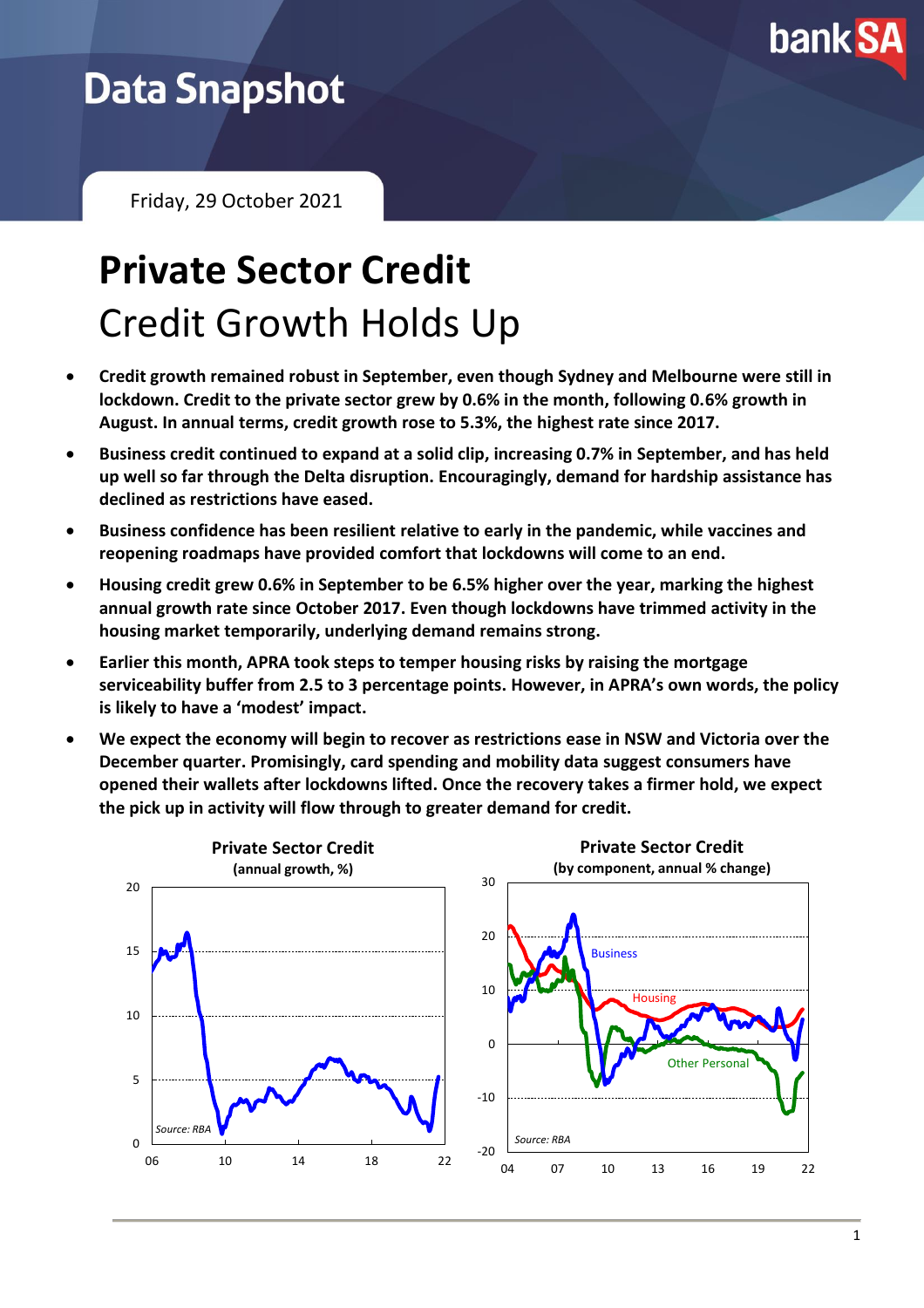Credit growth remained robust in September, even though Sydney and Melbourne were still in lockdown. Credit to the private sector grew by 0.6% in the month, following 0.6% growth in August. In annual terms, credit growth rose to 5.3%, the highest rate since 2017.

Business credit continued to expand at a solid clip, increasing 0.7% in September after 0.6% growth in August. Business credit growth has held up well through this round of lockdowns. Business confidence has taken a hit but has remained far more resilient than in 2020. The vaccine rollout and reopening roadmaps have provided businesses with comfort that lockdowns will come to an end.

Business credit growth has moderated since June and July 2021, when it hit 1.6% and 1.1%, respectively. However, this uptick reflected a temporary surge in lending as businesses shored up cash flow buffers ahead of lockdown restrictions.

Encouragingly, demand for hardship assistance has declined as restrictions have eased, according to data from the Australian Banking Association. Since early July, there have been more than 4,000 business loan deferrals. New hardship assistance approvals peaked in early August and have trended down since. Unsurprisingly, the vast majority of loan deferrals were in NSW and Victoria.

Housing credit grew 0.6% in September to be 6.5% higher over the year, marking the highest annual growth rate since October 2017. Even though lockdowns have trimmed activity in the housing market temporarily, underlying demand remains strong.

Owner occupiers continue to lead the boom, but there are signs that lending to this category is slowing. The monthly growth rate in credit to owner occupiers declined for the third consecutive month, edging down to 0.7% in September from 0.8% in August. However, in annual terms, credit to owner occupiers grew by 8.7%, the strongest annual growth in five years.

Investor credit grew 0.3% in September, the fastest monthly growth rate in five months. In annual terms, investor credit expanded 2.4%.

Earlier this month, APRA took steps to temper housing risks by raising the mortgage serviceability buffer from 2.5 to 3 percentage points. However, in APRA's own words, the policy is likely to have a 'modest' impact. APRA suggests investors are most likely to be impacted, although the move may also affect other buyers who are seeking to borrow at or near their maximum capacity, which could include some first-home buyers. This measure alone is unlikely to have a dramatic impact on housing credit growth, although APRA has left the door open to tightening the screws further.

Other personal credit, which includes personal loans and credit cards, fell another 0.6% in September. In annual terms, it declined 5.3%. While other personal credit continues to decline, it is falling considerably less sharply than earlier in the pandemic.

### **Outlook**

Heading into the latest round of lockdowns, business credit was primed for solid growth alongside a steady improvement in business investment. Business confidence was also around record highs. Key government tax incentives to encourage investment will remain in place until June 2023, which should provide ongoing support to business lending.

Housing credit growth is likely to remain resilient, as housing demand remains strong while APRA has, so far, taken a soft approach to intervening in the market. However, further down the track, worsening affordability pressures and a more significant tightening in macroprudential controls may weigh on housing credit growth.

Overall, demand for credit has been resilient through the Delta outbreak.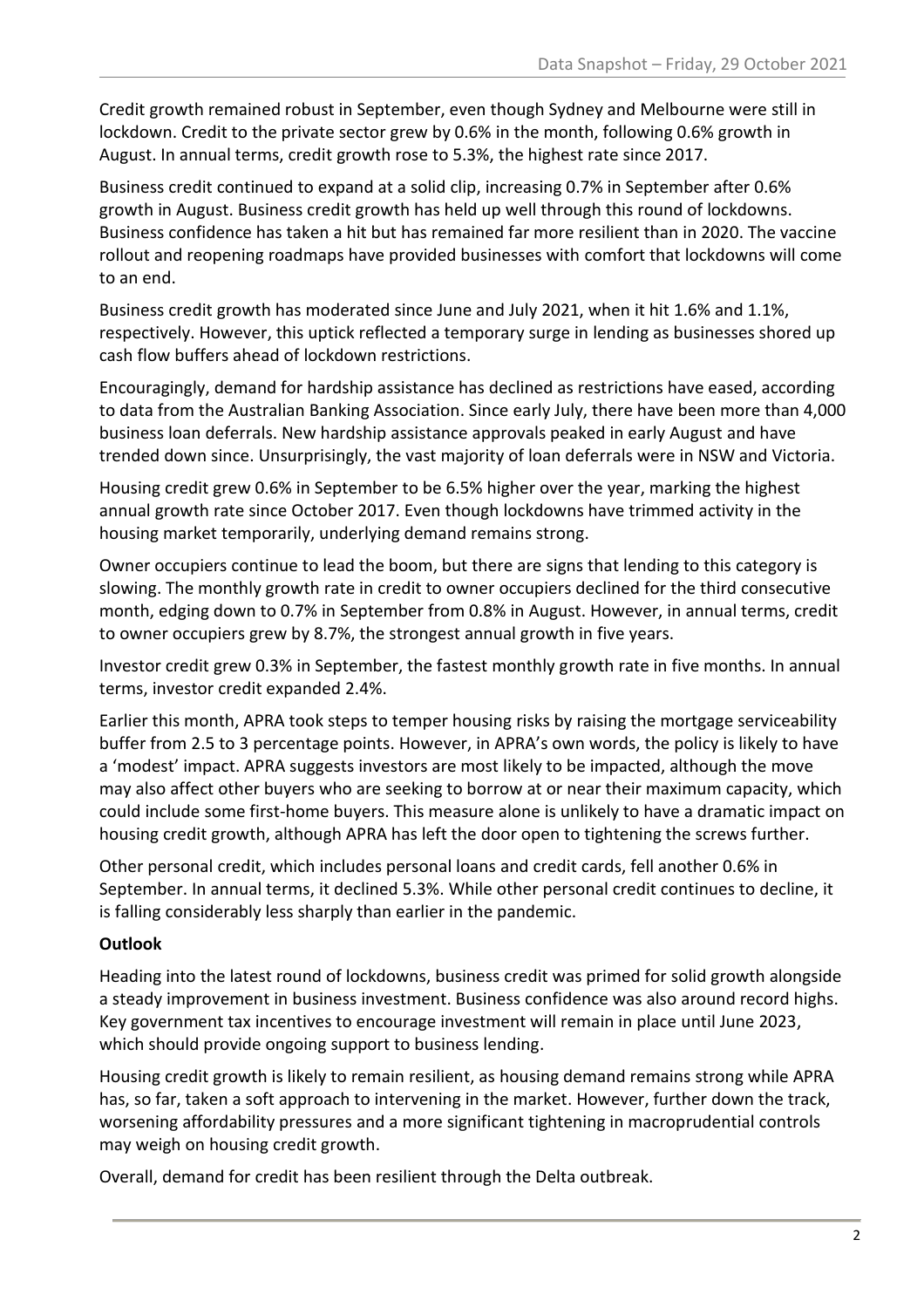We expect the economy will recover as restrictions ease in NSW and Victoria over the December quarter. Encouragingly, Westpac Group credit card merchant data and Google mobility data are pointing to a bounce in spending and foot traffic. Once the recovery takes a firmer hold, we expect the pick up in activity will flow through to greater demand for credit.

> **Matthew Bunny, Economist** Ph: (02) 8254 0023